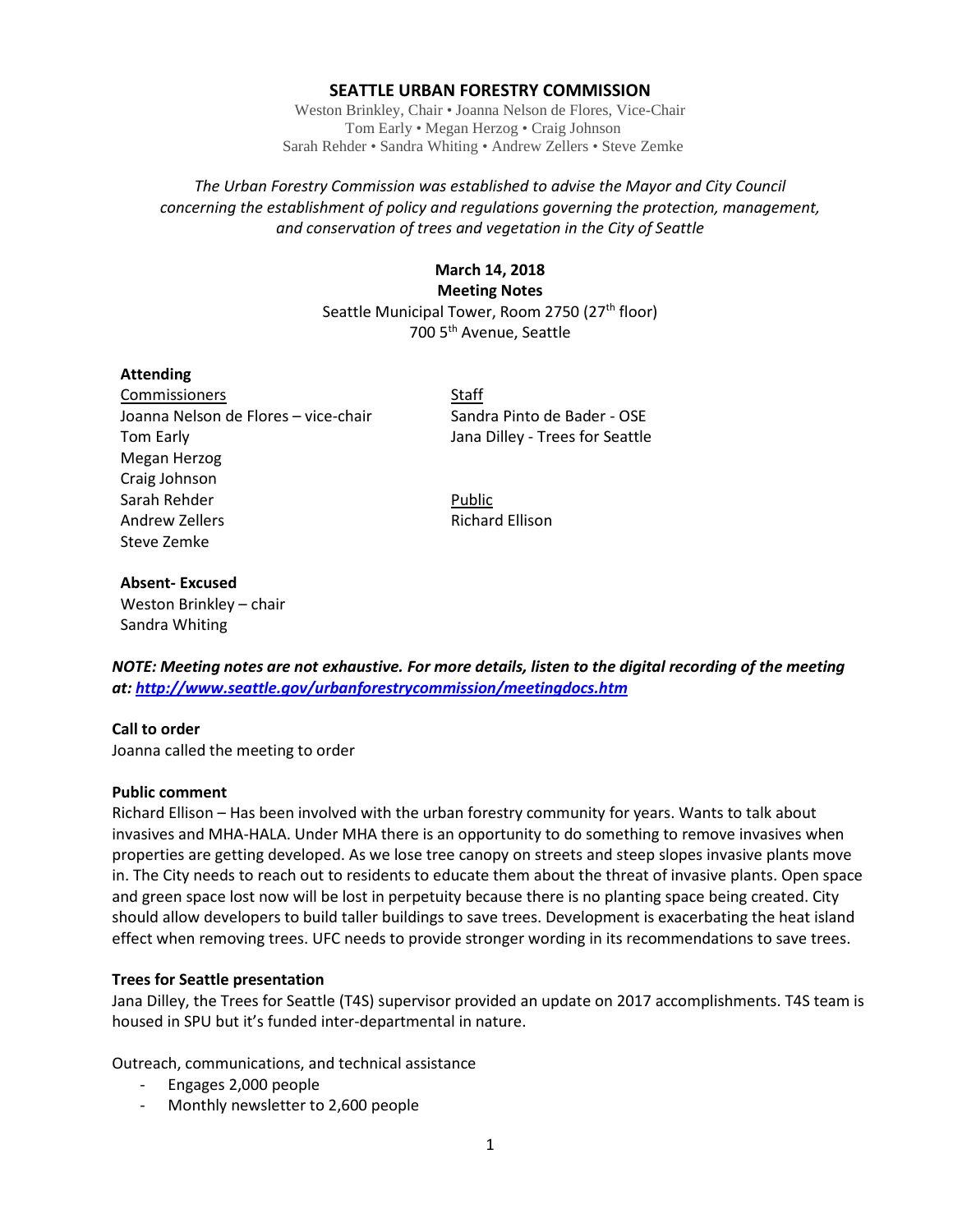- 350 technical assistance requests filled
- 635 Facebook followers
- Completed transition to new brand (from reLeaf to Trees for Seattle)

#### Volunteer engagement

- 1,625 volunteer hours
- Trained 25 news Tree Ambassadors
- 6 volunteer trainings
- 30 Tree Stewardship events at 14 sites
- Cared for 200 public trees
- 15 tree walks (14 new)

## Residential planting

- Planted 1,014 trees with 478 households
- 2 structural pruning workshops for 38 people
- 2 right tree-right place workshops for 21 people
- Planted 17 trees for 9 elderly and/or disabled residents
- Conducted field evaluation of past planted trees & provided feedback to residents
- Moved to advance tree purchasing

Interdepartmental, community, regional work

- Supported UF Core Team and Interdepartmental team efforts
- Supported SCL in planting 21 replacement trees at 8 households
- Led Park(ing) Day and Arbor Day (Beacon Hill in partnership with KC million trees and Plant for the Planet)

## Urban Forestry Equity

- Targeted Trees for Neighborhoods outreach to Rainier Valley
- Provided career training for DIRT Corps and Duwamish Valley Youth Corps members
- Implementing actions from T4N Inclusive Outreach & Engagement Plan
	- o Changes to application system

## 2018 Goals

- Complete staff transitions
- Explore options for south end tree distribution location
- Onboard new T4N 5-year support contract
- Pilot changes to volunteer recruitment
- Develop and deepen partnerships with community organization
- Support Urban Forest Stewardship Plan update

UFC comment/question: Was the SCL tree replacement from their voucher program.

Answer: SCL forms 70% of the program's budget. When SCL removes a tree from a property, contractors provide information about T4N. SCL provides the contact information to T4S and the T4N program contacts them to offer them free trees.

UFC comment/question: Wanted to give Jana kudos for her participation in the Duwamish Valley Youth Corps training on last year's project.

UFC comment/question: what's the delta between the number of trees you give away and the number of applications you receive.